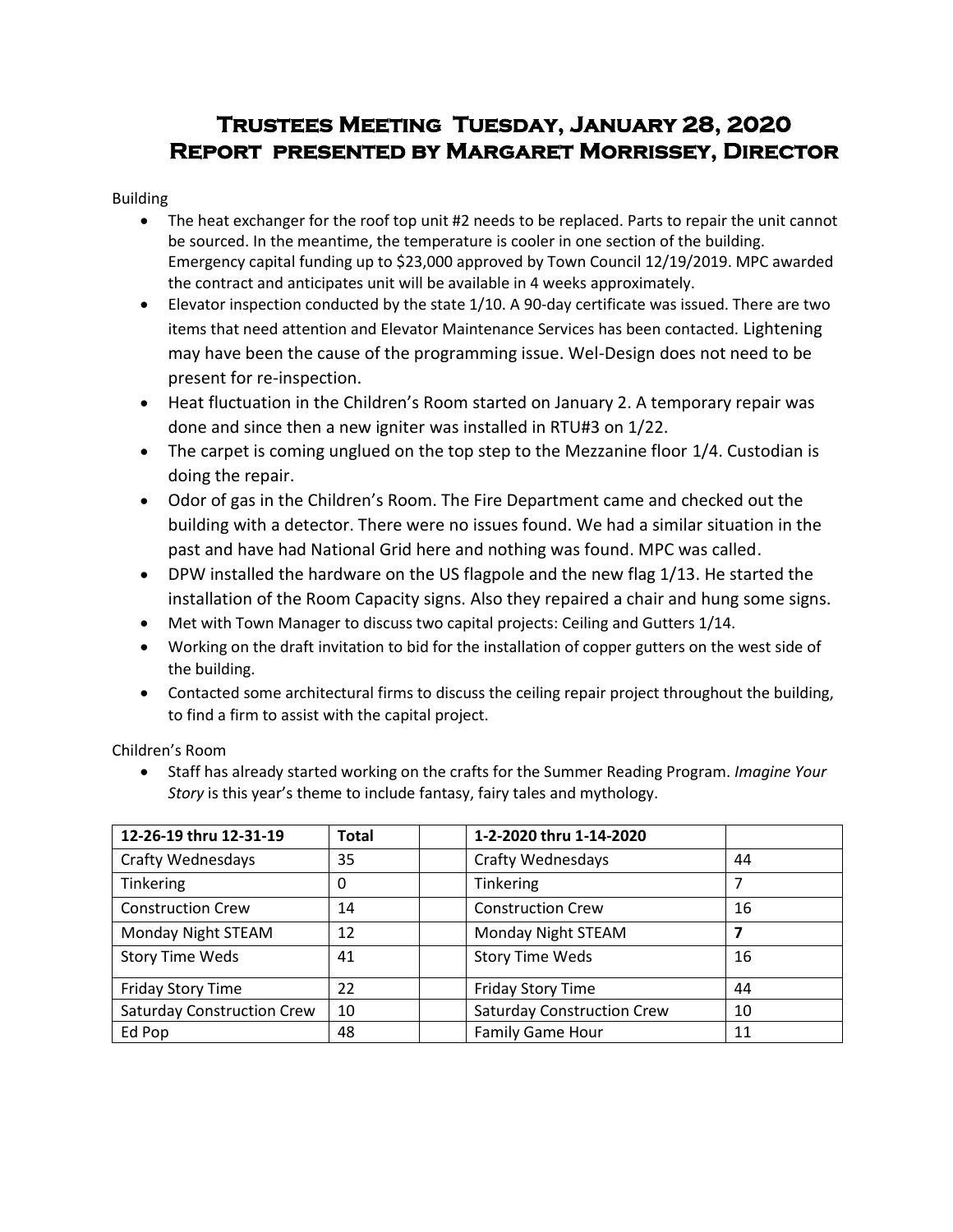FOJEL

Group met 1/27. Program offerings, membership and outreach were discussed.

## Meeting Room Usage

- HiSet/GED classes have resumed on Mondays and Wednesdays, offered by Webster Dudley Adult Literacy. The number of students has increased.
- LIHEAP Fuel Assistance program by WCAC is here on a weekly basis from November to April to meet with local clients.

### Outreach

- Attended Southbridge Business Partnership meeting 1/22.
- New proposed bill in Missouri to censor public library materials. The bill requires the establishment by every public library of an elected parental review board that will make the decision on whether material is retained in the collections for children and teens. Lots of discussion among libraries at national and state level.
- According to a Gallup poll 2-15 December, 2019 "Visiting the library remains the most common cultural activity Americans engage in, by far. The average 10.5 trips to the library U.S. adults report taking in 2019 exceeds their participation in eight other common leisure activities."[ [https://news.gallup.com/poll/284009/library-visits-outpaced-trips-movies-2019.aspx\]](https://news.gallup.com/poll/284009/library-visits-outpaced-trips-movies-2019.aspx)
- Senator Fattman and his Aide Bill Frederickson visited the library 1/13.
- Installed book display for the celebration of Lunar New Year (Chinese New Year), celebrated on January 25, 2020
- Installed book display celebrating the 188th birthday of author Lewis Carroll on 1/24
- Installed memorial book display in the young adult area 1/27 with books related to all-star basketball player Kobe Bryant, who died in a helicopter crash the previous day

## Programs

- John Ferrara and Donna Silverberg are the January artists. An interview was conducted by the SCTV and is now being broadcast. 23 in attendance for reception.
- Book Club discussed *The 100 Year Old Man Who Climbed Out the Window and Disappeared* on 1/6. There were 3 in attendance.
- Library Box Office screened *Blinded by the Light. 1/9.*
- Tuesday Knitting Group met each Tuesday during the month. There were 20 on 1/7 and 19 on 1/14 and 18 attended on 1/21.
- The Quinebaug Chess Club met weekly. This is an intergenerational group and is reaching a wide audience. 11 in attendance on 1/4, 7 on 1/18 and 8 on 1/25.
- Local business owners Billy Bolster of Kleen Guyz Soaps and Kristin Celmer of Essential Oil Paths offered a demonstration on January 16: 16 guests attended. The event was recorded by SCTV.
- January 23: 12 guests attended the author panel presentation with local authors Susan Brunell, Tracey L. Ryan and Charles Smith